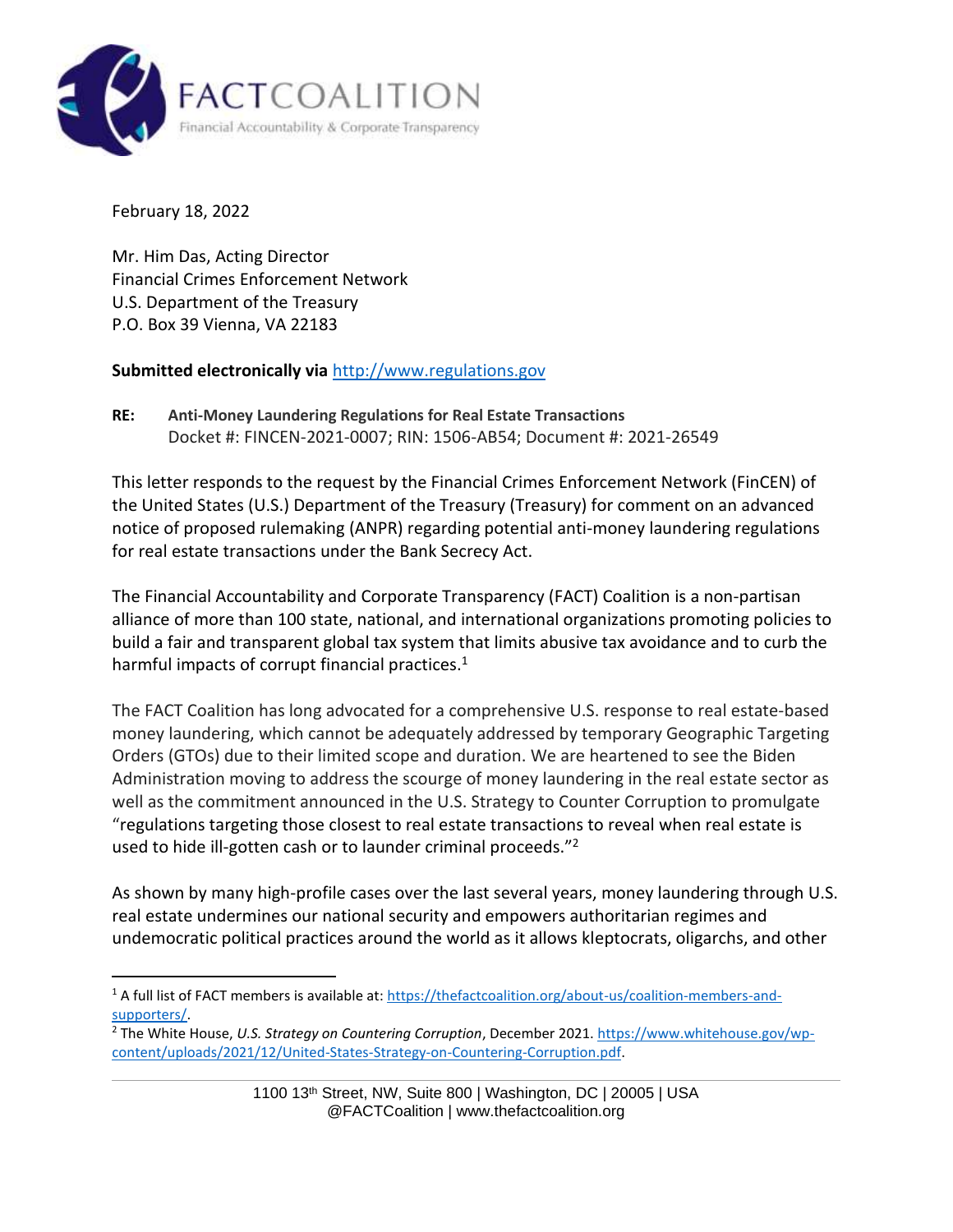politically exposed persons (PEPs) to park the proceeds of corruption and other illicit actively safely in U.S. real estate.<sup>3</sup> A recent report by Global Financial Integrity (GFI) found that more than \$2.3 billion was laundered through U.S. real estate in cases reported between 2015 and 2020.<sup>4</sup> Eighty-two percent of those cases involved foreign sources of money, and more than 50 percent involved PEPs.

Beyond the foreign policy, national security, and anti-corruption aspects of addressing real estate-based money laundering, this phenomenon exacerbates economic inequality and affects the ability of ordinary Americans to find affordable housing. As the U.S. Strategy to Counter Corruption notes, money laundering through real estate "negatively impacts average citizens in the United States, tilting the economic playing field against working Americans, enabling criminals to flourish and foreign adversaries to subversively peddle their influence, perpetuating growth-dampening inequality, and *contributing to pricing out families from home ownership through real estate purchases.*" 5

#### **The Current Approach to Addressing Real Estate-Based Money Laundering Has Many Weaknesses**

Currently, GTOs have many inherent shortcomings in addressing money-laundering through U.S. real estate markets, including:

- 1. The temporary nature of the GTOs, which creates an uncertain regulatory environment for potential reporting parties and deters investment by FinCEN to strengthen and automate reporting and by industry in compliance measures.
- 2. The limited geographic reach of the GTOs, which ignores evidence that real estate money laundering occurs nationwide. Money laundering risks go far beyond luxury markets, such as luxury condominiums in Manhattan or beach front homes Malibu, and the GFI report demonstrates that real estate money laundering happens across the United States. Instead, a regulatory regime that targets only specific real estate markets might drive dirty money to less transparent jurisdictions.
- 3. The current, arbitrary GTO threshold of \$300,000, which ignores the fact that money laundering schemes can occur through the purchase and sale of multiple properties with lower values.
- 4. The limited focus of GTOs, which apply only to all-cash purchases made by specific legal vehicles and only require the beneficial ownership information of the buying entity. This

## **FACTCOALITION**

<sup>&</sup>lt;sup>3</sup> See for example, Casey Michel, American Kleptocracy: How the U.S. Created the Greatest Money Laundering *Scheme in History,* St. Martin's Press, 2021.

<sup>4</sup> Acres of Money Laundering, Global Financial Integrity, August 2021. [https://gfintegrity.org/report/acres-of](https://gfintegrity.org/report/acres-of-money-laundering-why-u-s-real-estate-is-a-kleptocrats-dream/)[money-laundering-why-u-s-real-estate-is-a-kleptocrats-dream/.](https://gfintegrity.org/report/acres-of-money-laundering-why-u-s-real-estate-is-a-kleptocrats-dream/)

<sup>5</sup> U.S. Strategy on Countering Corruption supra note 2.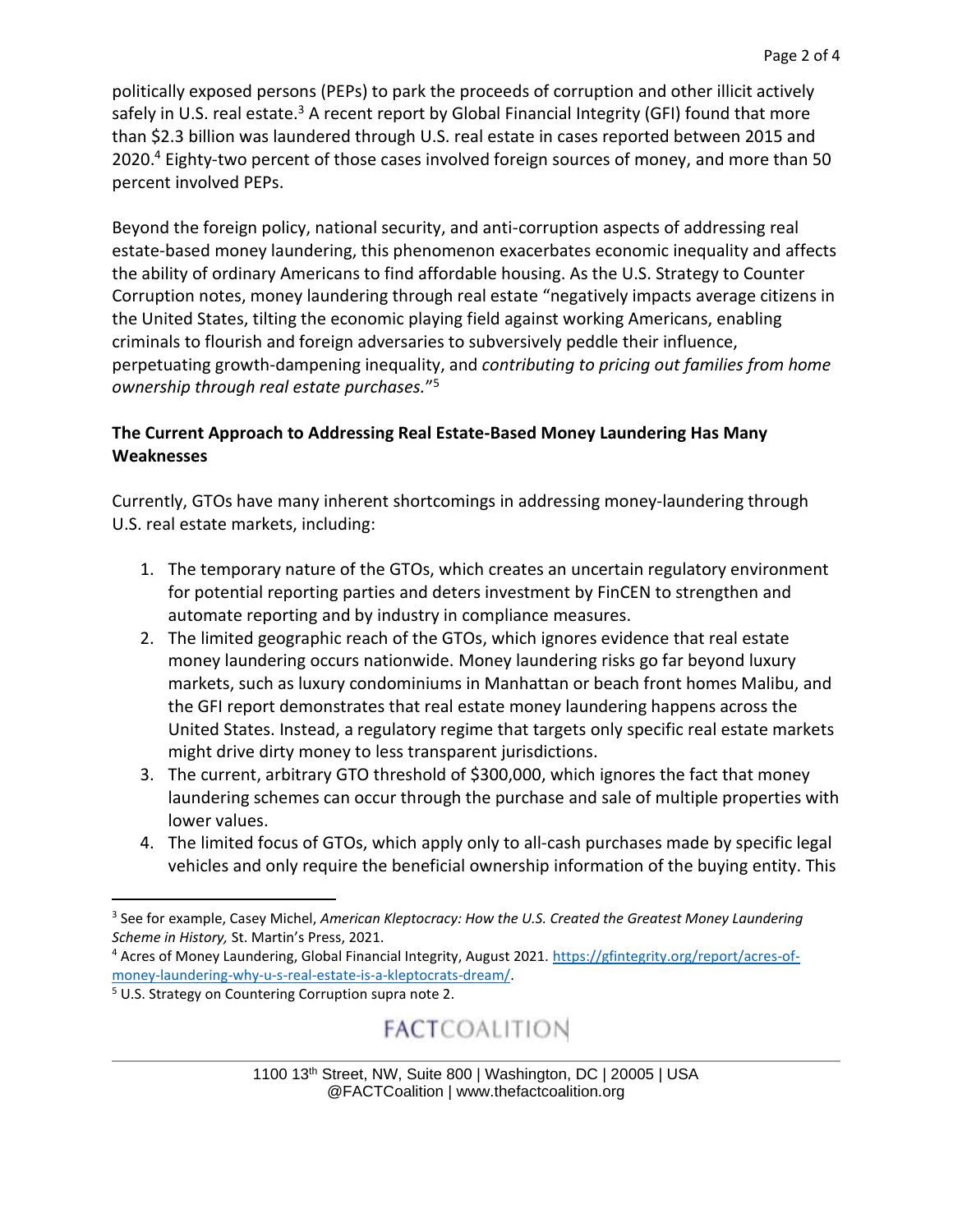limited approach ignores other real estate money laundering typologies, such as the use of trusts, the use of natural persons as third parties, risks resulting from overvaluation and undervaluation of properties, and schemes initiated by the seller.

5. The limited application of GTOs to only residential real estate, which leaves the commercial sector, including residential buildings with more than 4 units, completely opaque and vulnerable to money laundering activity. There are many recent cases of money laundering through commercial real estate. For example, the Justice Department has been pursuing forfeiture of commercial properties in the U.S. that are part of a multi-billion scheme involving Ukrainian oligarch Ilhor Kolomoiskly and his associates.<sup>6</sup>

#### **Recommendations to Inform Future FinCEN Rulemaking**

Given the weaknesses of the current approach and the scale of the problem, we therefore welcome the readiness of FinCEN to issue a nationwide and permanent rulemaking that provides more transparency in the real estate sector.

To address the problem of real estate money laundering in U.S. markets, FinCEN should promulgate general and traditional Anti-Money Laundering (AML) requirements, including Customer Due Diligence (CDD) and the filing of Suspicious Activity Reports (SARS) on persons involved in real estate transactions. If FinCEN chooses to instead propose a specific reporting requirement that would be an expansion of current GTO requirements, it should at a minimum propose a rule that includes the following elements:

- 1. A permanent and nationwide reporting regime.
- 2. No monetary reporting threshold for transactions.
- 3. Application of reporting obligations even with respect to 'transfers of ownership' that do not constitute a sale.
- 4. Application to both residential and commercial real estate. As the Global Financial Integrity submission in response to this ANPRM notes, FinCEN should provide usable definitions of "residential" and "commercial" real estate as the current definition provided in the GTOs creates confusion.
- 5. Cascading reporting obligations that apply to multiple real estate professionals, including title and escrow companies and agents, real estate agents and brokers, and real estate attorneys to ensure that a reporting requirement falls on at least one entity in each real estate transaction.

# **FACTCOALITION**

<sup>6</sup> "Justice Department Seeks Forfeiture of Third Commercial Property Purchased with Funds Misappropriated from PrivatBank in Ukraine", U.S. Department of Justice Press Release, December 30, 2021. [https://www.justice.gov/opa/pr/justice-department-seeks-forfeiture-third-commercial-property-purchased-funds](https://www.justice.gov/opa/pr/justice-department-seeks-forfeiture-third-commercial-property-purchased-funds-misappropriated)[misappropriated.](https://www.justice.gov/opa/pr/justice-department-seeks-forfeiture-third-commercial-property-purchased-funds-misappropriated)